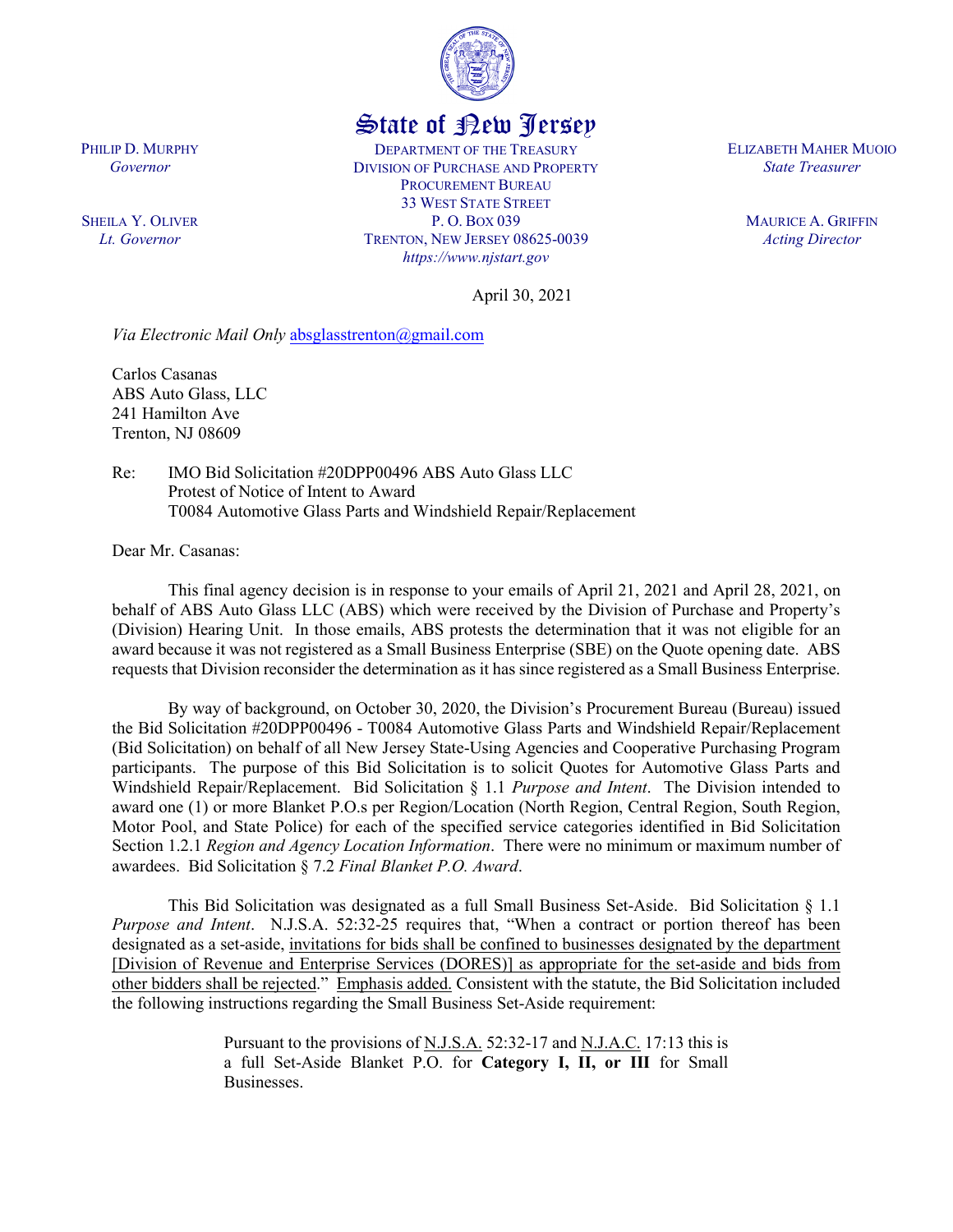The Vendor {Bidder} must be registered as a qualifying small business with the Division of Revenue and Enterprise Services, Small Business Registration and M/WBE Certification Services Unit by the date the Quote is received and opened. Evidence that the Vendor {Bidder} has registered as a small business should be submitted with the Quote. Vendors {Bidders} should verify its Small, Minority, Veteran, and Women Owned Business Certification status on the "Maintain Terms and Categories" Tab within its profile in *NJSTART*. In the event of an issue with a Vendor's {Bidder's} Small, Minority, Veteran, and Women Owned Business Certification status, *NJSTART* provides a link to take corrective action.

….

l

\*\* IF THE VENDOR {BIDDER/CONTRACTOR} HAS PREVIOUSLY REGISTERED OR BEEN CERTIFIED AS A SMALL BUSINESS ENTERPRISE, THE VENDOR {BIDDER} SHOULD ENSURE IT IS REGISTERED AND THAT ITS REGISTRATION IS ACTIVE WITH THE DIVISION OF REVENUE AND ENTERPRISE SERVICES, SMALL BUSINESS REGISTRATION AND M/WBE CERTIFICATION SERVICES UNIT, PRIOR TO THE QUOTE OPENING DATE, TO BE ELIGIBLE FOR AWARD.

[Bid Solicitation Section 4.4.1.4 *Small Business Set-Aside Blanket P.O.,*  emphasis added.]

The bidding community was cautioned that this Bid Solicitation was designed to address current requirements and therefore, Vendors {Bidders} should not rely upon or use data from the prior Blanket P.O. Bid Solicitation Section 1.2 *Background.* Potential Vendor(s) {Bidder(s)} were permitted to submit questions to the Bureau, using the Division's *NJSTART* eProcurement system, by 2:00 pm eastern time on November 30, 2020. (Bid Solicitation Section 1.3.1 *Electronic Question and Answer Period*). The Bureau answered all questions received through the posting of Bid Amendment #1 on December 30, 2021. No questions were received regarding the Small Business Set-Aside requirement.

On December 30, 2020, the Division's Proposal Review Unit opened six (6) Quotes received by the submission deadline.<sup>[1](#page-1-0)</sup> After conducting a preliminary review of the Quotes received, those Quotes which conformed to the administrative requirements for Quote submission were forwarded to the Bureau for review and evaluation consistent with the requirements of Bid Solicitation § 6.7 *Evaluation Criteria*.

After completing its review and evaluation, on April 15, 2021, the Bureau prepared a Recommendation Report that recommended that a Blanket P.O.s be awarded as follows:

| <b>North Region</b> | <b>Central Region</b> | <b>South Region</b> | <b>Central Motor Pool</b> | <b>State Police</b> |
|---------------------|-----------------------|---------------------|---------------------------|---------------------|
| American Mobile     | American Mobile       | American Mobile     | American Mobile           | American Mobile     |
| Glass of NJ, Inc.   | Glass of NJ, Inc.     | Glass of NJ, Inc.   | Glass of NJ, Inc.         | Glass of NJ, Inc.   |
|                     |                       | Normans Auto        | R&R Auto Body             | Normans Auto        |
|                     |                       | <b>Services</b>     | and Glass                 | Services            |

<span id="page-1-0"></span><sup>&</sup>lt;sup>1</sup> Quotes were received from American Mobile Glass of NJ, Inc.; Normans Auto Services; R&R Auto Body and Glass; Tycar Automotive, LLC; ABS Auto Glass, LLC and Cumberland County Auto Glass.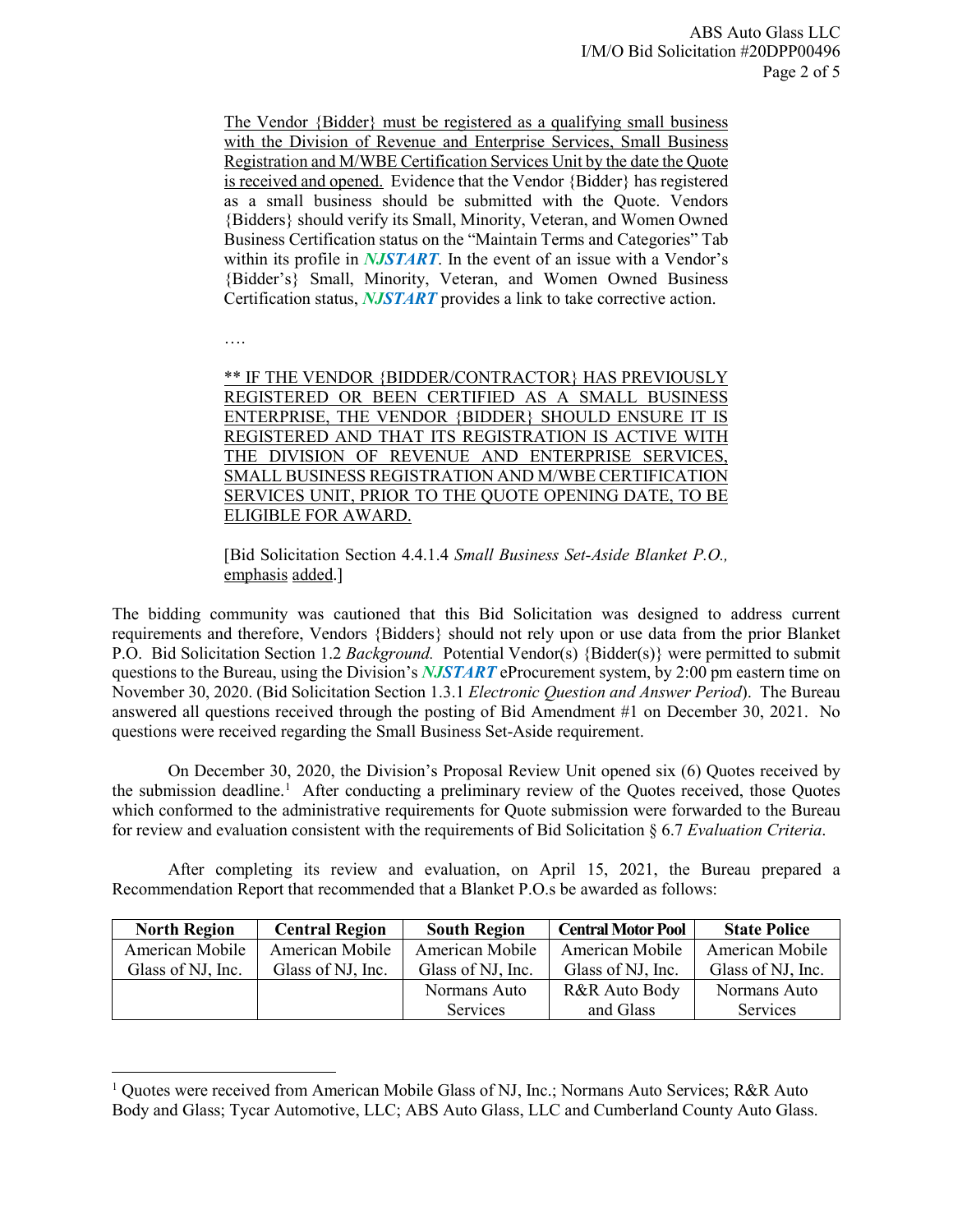With respect to the Quote submitted by ABS, the Recommendation Report noted that:

The Quote submitted by ABS was determined by the Bureau to be nonresponsive to the mandatory requirements of the Bid Solicitation. ABS failed to be registered as a Small Business for Categories I, II, or III at the time of Quote opening in accordance with Section 4.4.1.4 of the Bid Solicitation. As specified by Section 4.4.1.4, "*Pursuant to the provision of N.J.S.A. 52:32-17 and N.J.A.C. 17:13, this is a full Set Aside Blanket P.O. for Categories I, II, or III for Small Business. The Vendor {Bidder} must be registered as a qualifying small business with the Division of Revenue and Enterprise Services, Small Business Registration and M/WBE Certification Services Unit by the date the Quote is received and opened.*" The Bureau verified the Vendor's {Bidder's} lack of qualifying Small Business Registration through the State's NJSAVI database and the Vendor's {Bidder's} NJSTART Vendor Profile.

The Bureau notes that available records show that ABS' was previously registered as a qualifying Small Business, but its registration was revoked on November 23, 2016.

Based upon the above determination, ABS's Quote was removed from consideration and not further evaluated.

[April 14, 2021 Recommendation Report, p. 2.<sup>2</sup>]

 $\overline{\phantom{a}}$ 

On April 19, 2021, the Bureau issued the NOI advising all Vendors {Bidders} that it was the State's intent to award Blanket P.O.s consistent with the April 14, 2021, Recommendation Report.

On April 21, 2021 and April 28, 2021, ABS submitted a protest challenging the Bureau's determination that it was not eligible for a Blanket P.O. because it was not properly registered as a SBE at the time of Quote Opening. Specifically, ABS states in part:

> … I am really Sad that this matter was not brought to my attention earlier, My business ABS Auto Glass has being servicing The State Of NJ for the Last 6 years providing the State with the auto and truck glass. This matter with the Small business was a (sic) unfortunate situation that we were not aware of, please I ask you for an opportunity since this issue is been corrected already, we are struggling as this pandemic hit us all from all angles. We have corrected this problem and it will help my business keep their employees (we haven't lay-off any of our employees since the pandemic started) but this is different, if we lose the State business it will make a big whole in our already suffering financial situation. Here is a certificate from the NJ Portal updated…

<span id="page-2-0"></span><sup>&</sup>lt;sup>2</sup> The Recommendation Report reveals that three of the six Vendors {Bidders} were deemed non-responsive for not being registered as a SBE as the time of Quote Opening; and therefore, were not eligible for a Blanket P.O. award.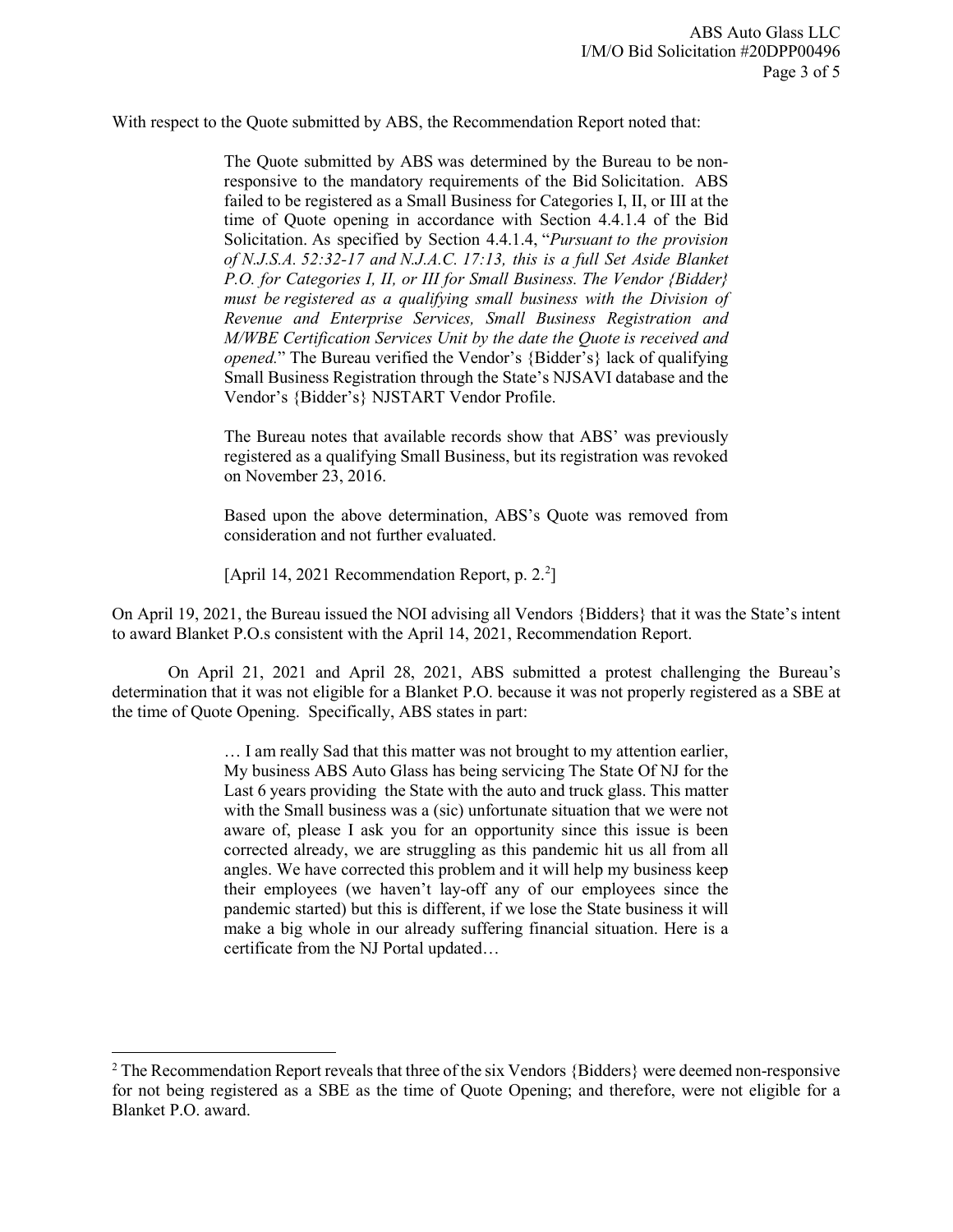With the protest, ABS included a copy of its SBE certification which had been issued by DORES on April 21, 2021.



In consideration of ABS' protest, I have reviewed the record of this procurement, including the Bid Solicitation, ABS' Quote and protest, the relevant statutes, regulations, and case law. This review of the record has provided me with the information necessary to determine the facts of this matter and to render an informed final agency decision on the merits of the protest. I set forth herein the Division's final agency decision.

A review of the records maintained by the DORES reveals that ABS was not certified as an SBE by DORES on the Quote opening date as required by N.J.S.A. 52:32-25 and Bid Solicitation Section 4.4.1.4 *Small Business Set-Aside Blanket P.O.* While ABS was previously certified as an SBE on August 26, 2015, that certification expired on August 25, 2018. Accordingly, the Bureau properly determined that ABS was ineligible for a contract award because it was not SBE certified as of the Quote opening date as required by the governing law. As mentioned above, ABS did register as an SBE after the Quote opening date, however ABS cannot satisfy the Bid Solicitation requirements "after the fact." ABS does not dispute that its SBE